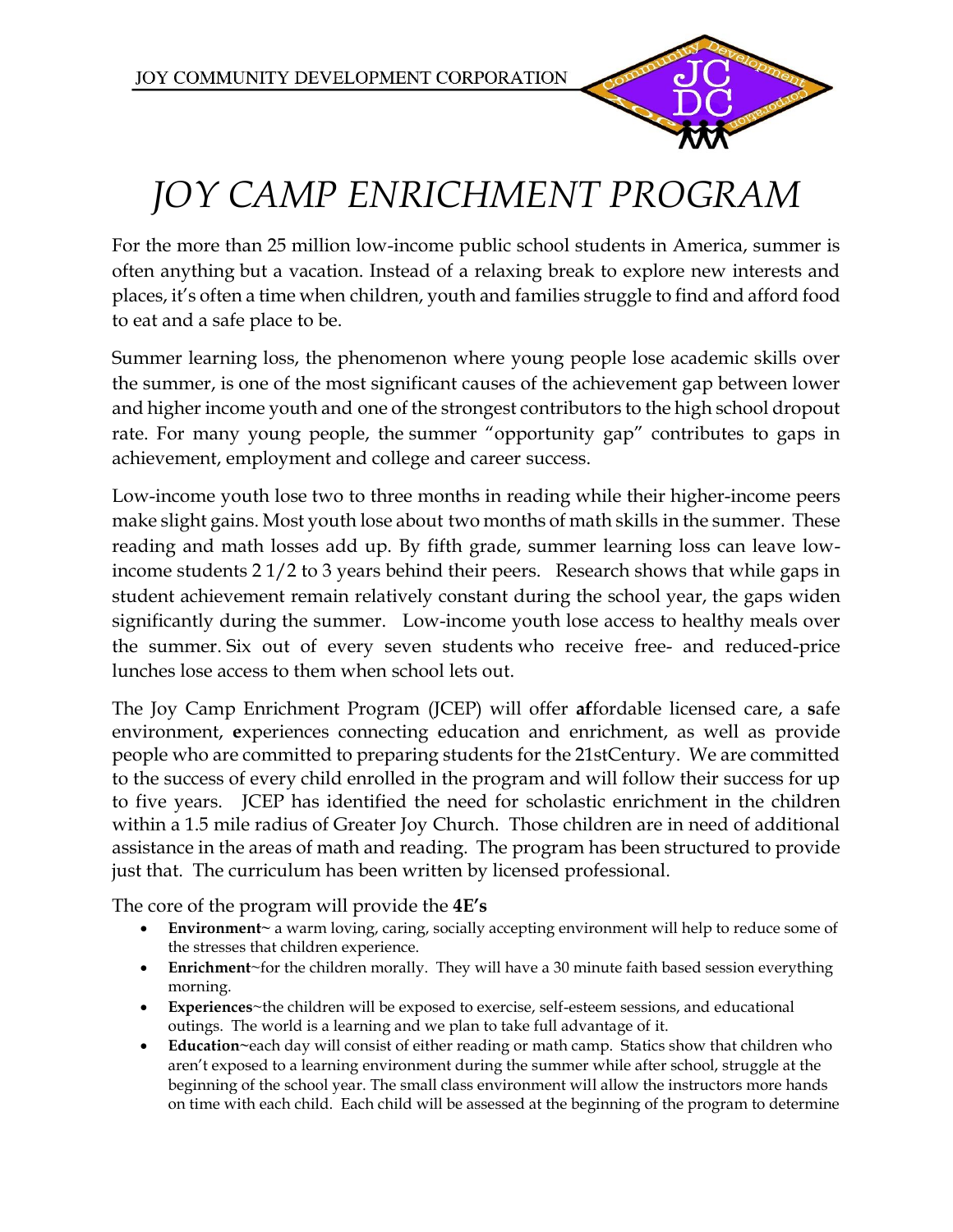their needs. The expectation is that the end of the program assessment will show that child has advanced at least two to three levels in the reading and math during the summer camp.

Our Vision is to prepare Generation X to be Generation Next! The JCEP will assist in preparing Generation Next to be the entrepreneurs, computer program developers, teachers, doctors, scientist or whatever career path they choose. Along with expanding the Joy Summer Camp services to an after school program during the school year. Students will be exposed to…

| arts and music         | games and sports               |
|------------------------|--------------------------------|
| drama classes          | dance classes                  |
| <b>STEM</b> activities | technology                     |
| literacy activities    | math centers                   |
| science experiments    | nutrition & fitness activities |

The North Carolina End-of-Grade Test are designed to measure a student's performance on the goals and grade-level competencies specified in the North Carolina Standard Course of Study.

For the 2016–17 school year, school accountability growth results are presented for 2,531 of the 2,566 public schools that participated in the statewide testing program. Using all EOG and EOC test scores, school accountability growth is calculated using EVAAS, a value-added growth modeling tool. Each school with the required data is designated as having exceeded expected growth, met expected growth, or did not meet growth. The results for school accountability growth are shown in Table 1.

| <b>Growth Category</b> | $2015 - 16$<br><b>Number</b> | $2015 - 16$<br><b>Percent</b> | $2016 - 17$<br><b>Number</b> | $2016 - 17$<br>Percent |
|------------------------|------------------------------|-------------------------------|------------------------------|------------------------|
|                        |                              |                               |                              |                        |
| Met Expected Growth    | 1.158                        | 46.1                          | 1,200                        | 47.4                   |
| Did Not Meet Growth    | 663                          | 26.4                          | 665                          | 26.3                   |
| Total                  | 2,512                        |                               | 2.531                        |                        |

Table 1. School Accountability Growth

What Do Parents Think About Camp? According to ACA's 2015 Directions: Youth Outcomes of the Camp Experience report, parents cite the following as the most important reasons for sending their children to camp:

- Camp helps build self-confidence and self-esteem
- Camp is a safe environment
- Camp is a place to build social skills and make friends

Parents also reported that the camp experience helped their child:

- feel good about themselves
- gain more self-confidence or self-esteem
- increase in independence and show more leadership skills
- increase their friendship skills and feel more socially comfortable